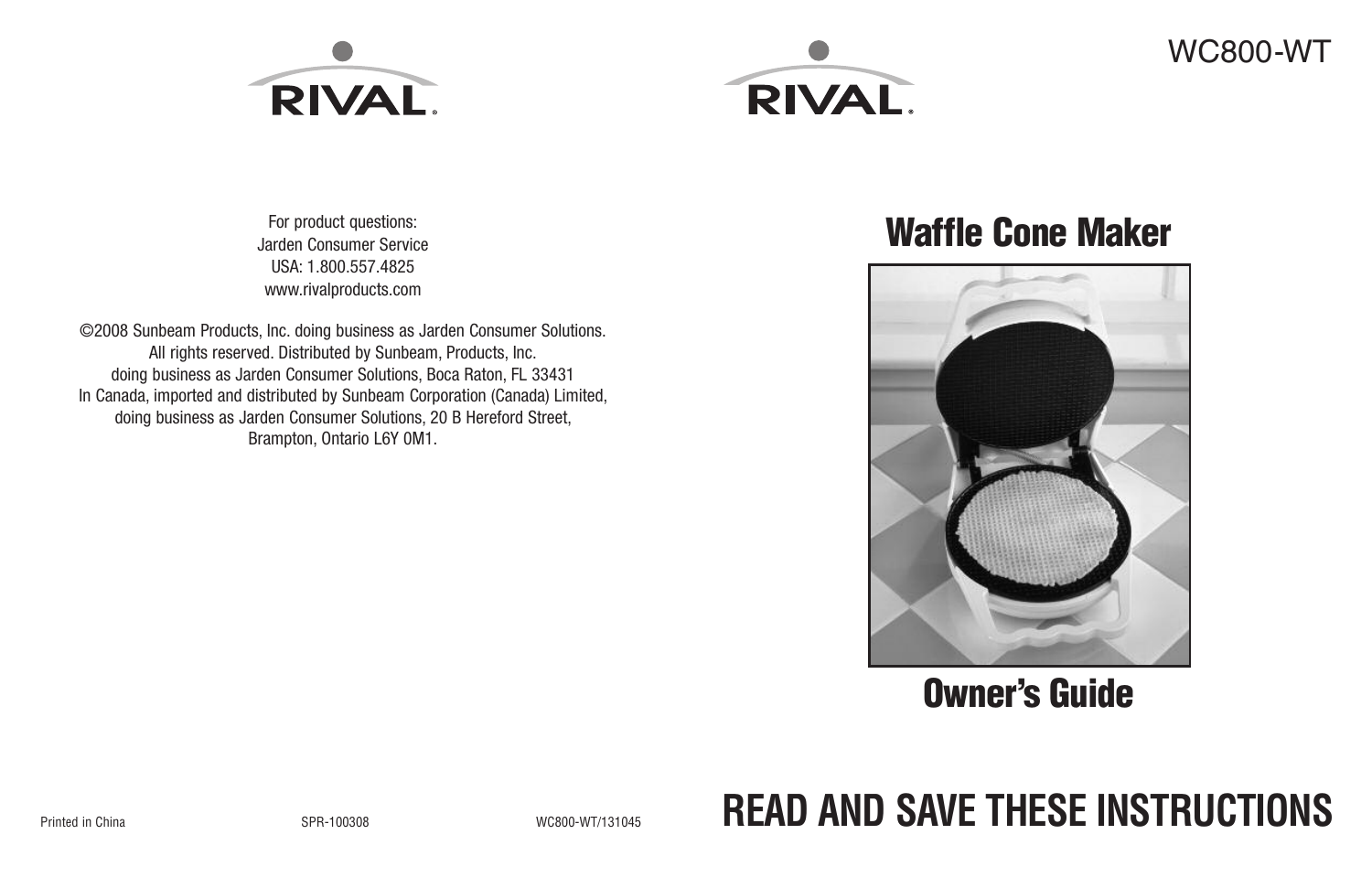## **IMPORTANT SAFEGUARDS**

#### **When using electrical appliances, basic safety precautions should always be followed, including the following:**

- 1. Read all instructions before using.
- 2. Do not touch hot surfaces. Use handles or knobs.
- 3. To protect against electrical shock do not immerse cord, plugs, or Waffle Cone Maker in water or other liquid.
- 4. Close supervision is necessary when any appliance is used by or near children.
- 5. Unplug from outlet when not in use and before cleaning. Allow to cool before putting on or taking off parts, and before cleaning the appliance.
- 6. Do not operate any appliance with a damaged cord or plug or after the appliance malfunctions, or has been damaged in any manner. Return appliance to the manufacturer (see warranty) for examination, repair, or adjustment.
- 7. The use of accessory attachments not recommended by the appliance manufacturer may cause injuries.
- 8. Do not use outdoors.
- 9. Do not let cord hang over the edge of table or counter, or touch hot surfaces.
- 10. Do not place on or near a hot gas or electric burner, or in a heated oven.
- 11. Extreme caution must be used when moving an appliance containing hot oil or other hot liquids.
- 12. To disconnect remove plug from wall outlet.
- 13. Do not use appliance for other than intended use.
- 14. CAUTION: Always use hot mitts that extend past the wrist and keep exposed skin away from unit as escaping steam and hot surfaces may cause burns.
- 15. Do not immerse in water.

# **SAVE THESE INSTRUCTIONS**

This appliance is for **HOUSEHOLD USE ONLY.** Do not attempt to service this product. A short power supply cord is provided to reduce to reduce the risk from becoming entangled in or tripping over a longer cord. An extension cord may be used with care; However, the marked electrical rating should be at least as great as the electrical rating of the Waffle Cone Maker. The extension cord should not be allowed to drape over the counter or tabletop where it can be pulled on by children or tripped over.

## **POLARIZED PLUG**

This appliance has a polarized plug (one blade is wider than the other). To reduce the risk of electric shock, this plug is  $\Rightarrow$  intended to fit into a polarized outlet only one way. If the plug does not fit fully into the outlet, reverse the plug. If it still does not fit, contact a qualified electrician. Do not attempt to modify the plug in any way. If the plug fits loosely into the AC outlet or if the AC outlet feels warm do not use that outlet.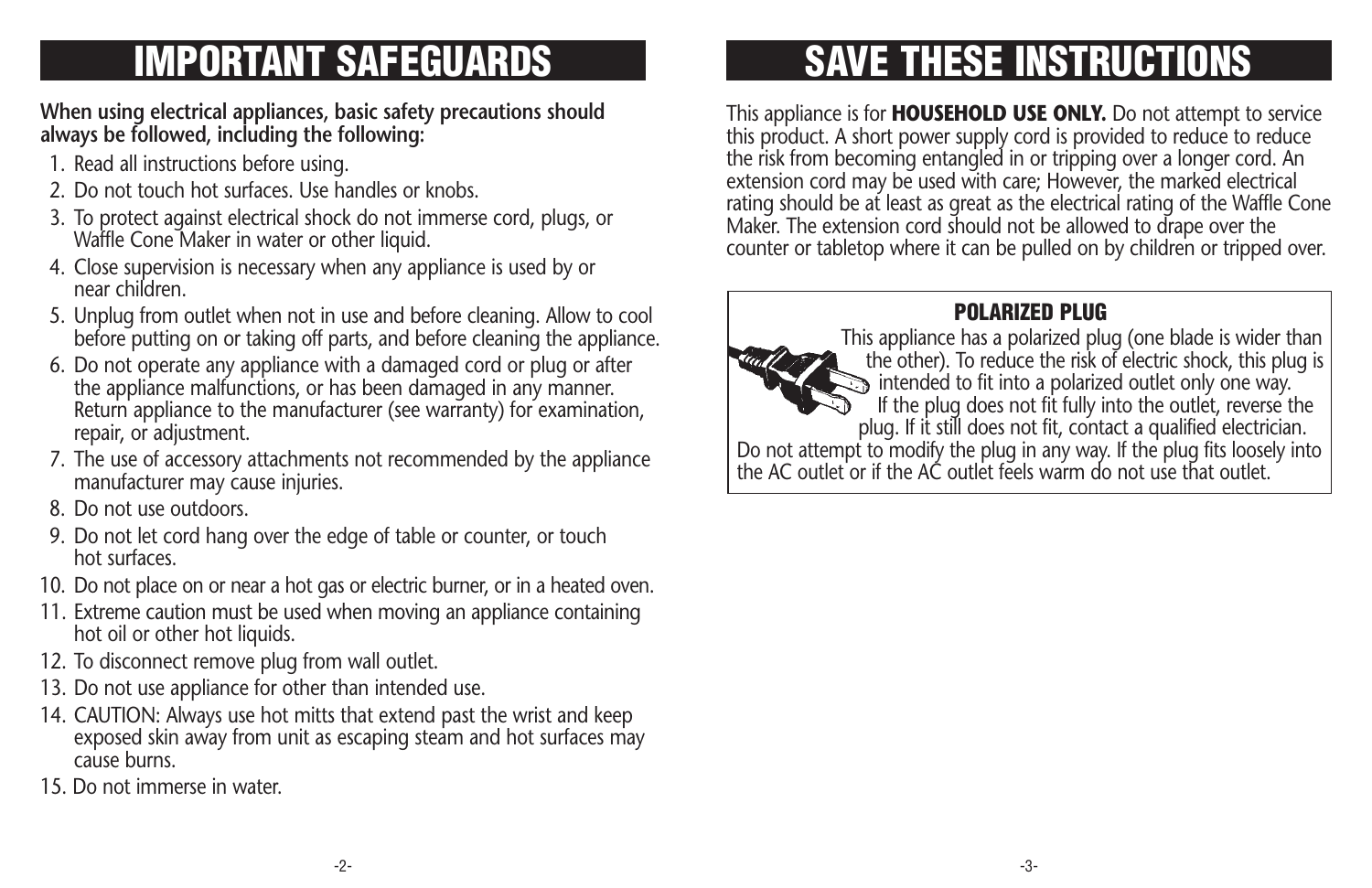#### **BEFORE YOU USE YOUR WAFFLE CONE MAKER**

- 1. Before using your Rival ® Waffle Cone Maker for the first time, wash grids with a damp cloth moistened with mild soapy water. Rinse well and dry.
- 2. To maintain the non-stick surface, lightly oil the grid surface before heating.

**NOTE:** Use only wooden, plastic, or rubber utensils. Metal or sharp utensils will damage the surface. A light smoke vapor may occur the first time your Waffle Cone Maker is plugged in. This is normal for a new appliance.

#### **HOW TO USE YOUR WAFFLE CONE MAKER**

- 1. Plug cord into 120 volt AC outlet with the lid of the unit closed. The Indicator light will turn on.
- 2. Let the unit heat until the Indicator light turns off.

**CAUTION:** Always use hot mitts that extend past the wrist and keep exposed skin away from unit as escaping steam and hot surfaces may cause burns.

- 3. Open lid and drop 1/4 cup of batter onto the center of bottom grid.
- 4. Promptly close lid and hold down firmly for 20 seconds.
- 5. After 20-30 seconds, lift the lid to check the color. If it is too light, close lid and bake for another 10 seconds. Roll as directed on page 6.

**NOTE:** Waffles are done when steam stops escaping from unit (approximately 30-40 seconds). Do not lift lid while waffles are steaming. This may cause them to stick or separate.

**CAUTION:** Always unplug your Waffle Cone Maker immediately after use. Never leave unattended.

#### **CARE AND CLEANING OF YOUR WAFFLE CONE MAKER**

- 1. Unplug the unit and allow to cool.
- 2. Do not use steel wool or other abrasive cleaners not recommended for non-stick surfaces.
- 3. Clean outside of unit and grids with a damp cloth moistened in mild soapy water.
- 4. Wash the cone roller with mild soapy water.

**CAUTION:** Do not immerse unit in water or other liquid.

#### **Questions? Comments?**

Please contact us at 800-557-4825 or www.rivalproducts.com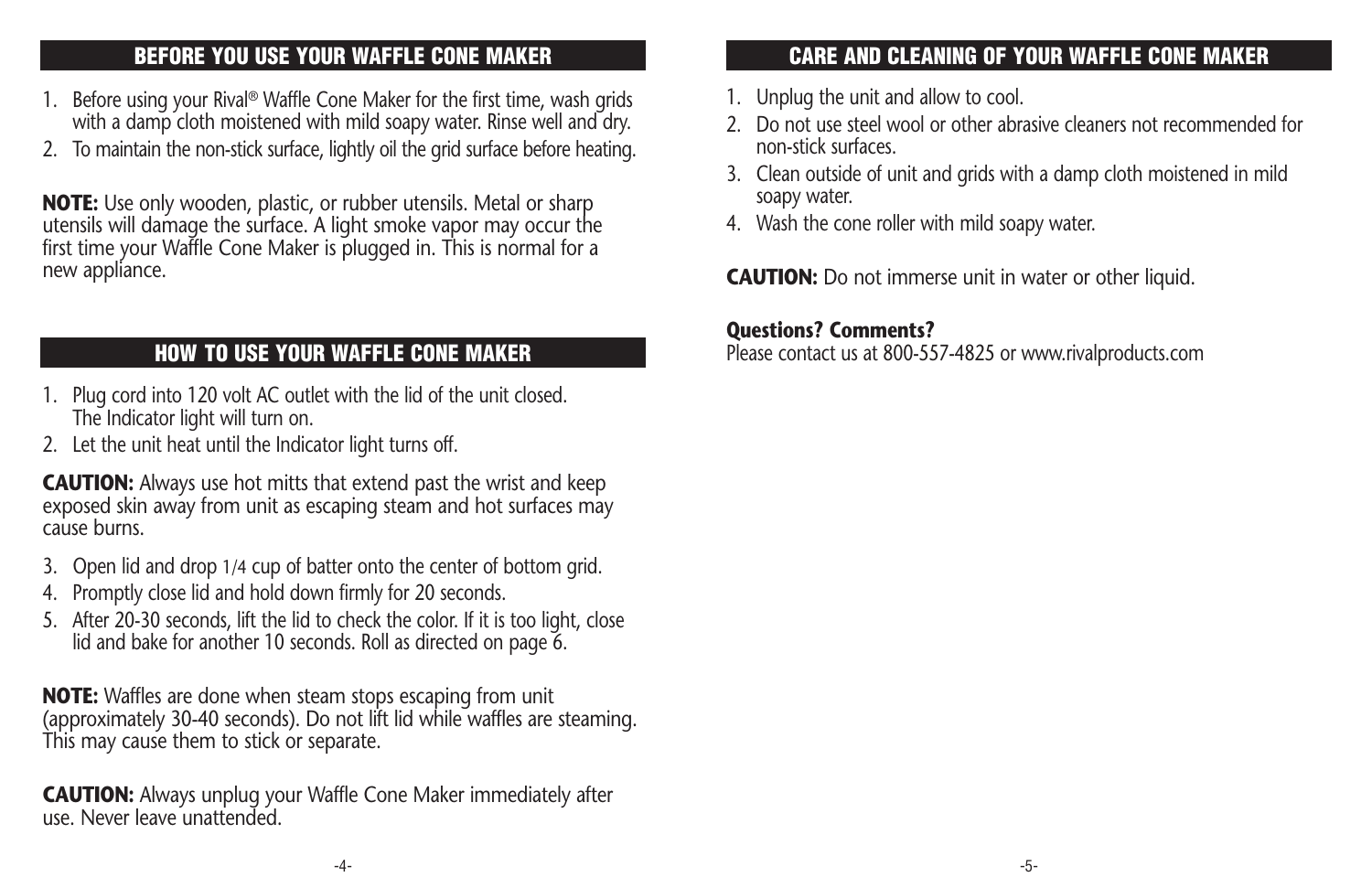## **HOW TO ROLL WAFFLE CONES**

**CAUTION:** Always use hot mitts that extend past the wrist and keep exposed skin away from unit as escaping steam and hot surfaces may cause burns.

- 1. As soon as the waffle is finished baking, carefully remove it and place it on a dry dishcloth (see Fig. A).
- 2. Place the cone roller towards the bottom edge of the flat waffle. Using the outside of the cloth, press the waffle against the roller and start to roll. (see Fig. B).
- 3. Let the cloth fall back as you roll the cone forward. It should completely wrap the cone roller.
- 4. Once finished rolling, hold the cone down around the roller until stiff, with the seam side down (about 15 seconds). While the cone is still warm, pinch the bottom of the cone to prevent leaks. Place the formed waffle cone in tall glass to cool and form.



**NOTE:** Cones will keep several weeks when the cone is allowed to cool and dry completely. It must be stored in an air-tight container.

## **HOW TO MAKE SUNDAE DISHES**

- 1. Place warm flat waffles on top of a small bowl turned upside down with a 3-4 inch diameter.
- 2. Gently press the waffle downward to fit over the bowl. Be careful not to break the flat waffle.
- 3. Allow to cool on bowl for about 30 seconds.

## **WAFFLE CONE BASE RECIPE**

This is our base recipe for great tasting waffle cone creations. It will yield about 10 cones.

- 3 eggs
- 1 cup flour
- 2 tablespoons pure vanilla extract
- 1/2 cup butter (unsalted) melted & cooled
- 1 teaspoon baking powder
- 3/4 cup of sugar
- 1. Beat eggs, adding sugar gradually. Beat until smooth.
- 2. Add cooled butter and vanilla.
- 3. Sift flour and baking powder.
- 4. Blend into egg mixture until smooth. Dough will be sticky, drop by spoon.
-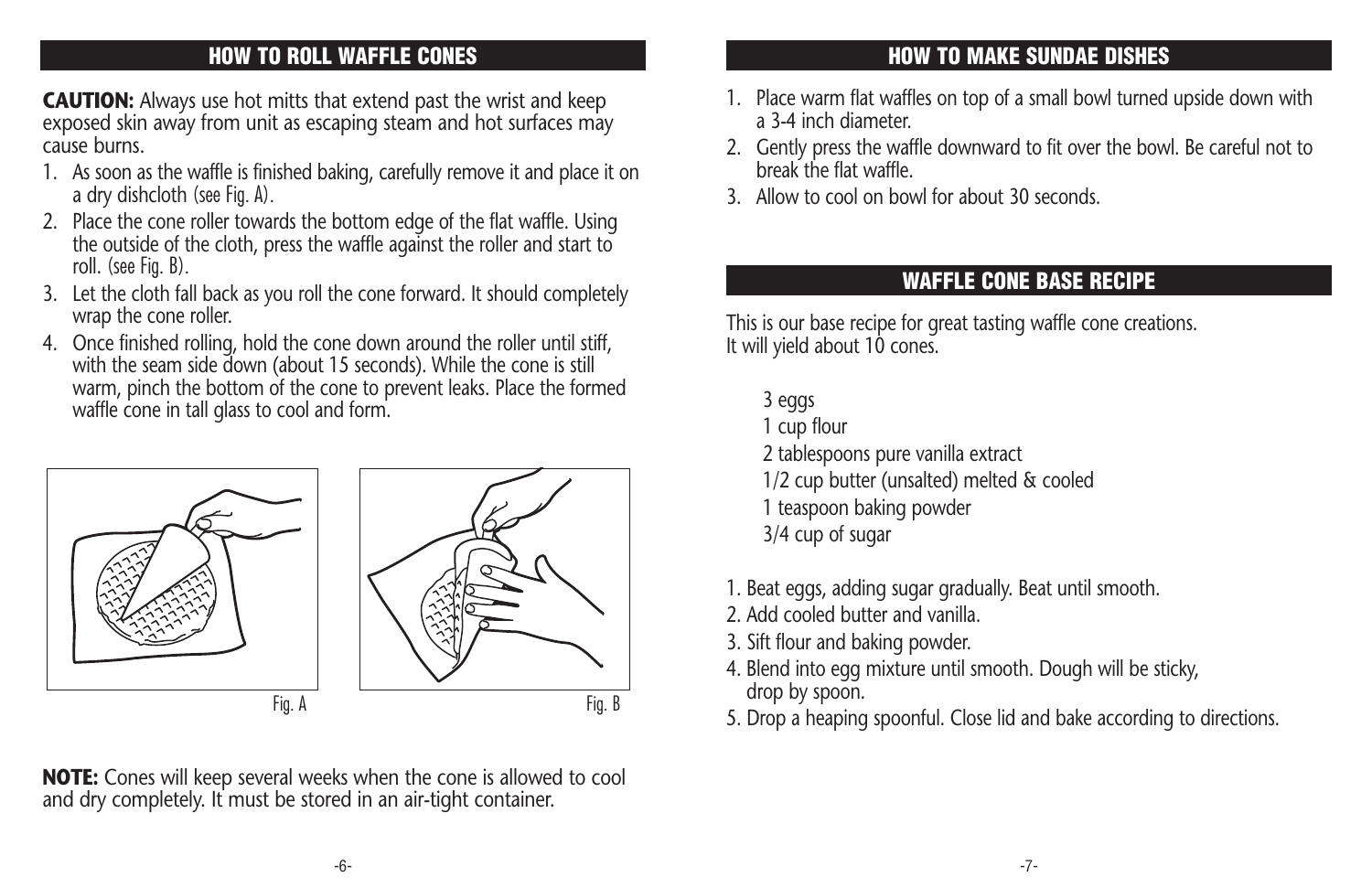#### **CHOCOLATE WAFFLE CONE RECIPE**

3 eggs

1 cup flour

- 2 tablespoons pure vanilla extract
- 1/2 cup butter (unsalted) melted & cooled
- 1 teaspoon baking powder
- 2 tablespoons cocoa powder
- 3/4 cup of sugar
- 1. Beat eggs, adding sugar gradually. Beat until smooth.
- 2. Add cooled butter and vanilla.
- 3. Sift flour, cocoa powder and baking powder.
- 4. Blend into egg mixture until smooth. Dough will be sticky, drop by spoon.
- 5. Drop a heaping spoonful. Close lid and bake according to directions.

### **CREATIVE CONE VARIATIONS**

For creative cones, dip cone in melted chocolate and roll in chopped nuts, candy, or sprinkles.

### **CHOCOLATE COVERED SUNDAE DISHES**

For fun and edible sundae dishes, take the warm flat waffle and place it over the bottom of a small bowl. Gently press the flat waffle towards the bottom of the bowl. Let cool for 30 seconds and remove. Drizzle with melted chocolate and immediately top with sprinkles, nuts or candy. Allow chocolate to harden.

#### **COOKIES**

Drop heaping teaspoon of batter onto center of bottom heating plate. Close lid and bake. Cookies will be smaller than diameter of machine circle. For chocolate lovers, drizzle melted chocolate over cookie or dip half of cookie in melted chocolate.

#### **ICE CREAM SANDWICHES**

Make two cookies listed above. Place a 2-inch layer of your favorite ice cream on top of cookie, place second cookie on top pressing gently. Roll ends in sprinkles or candy.